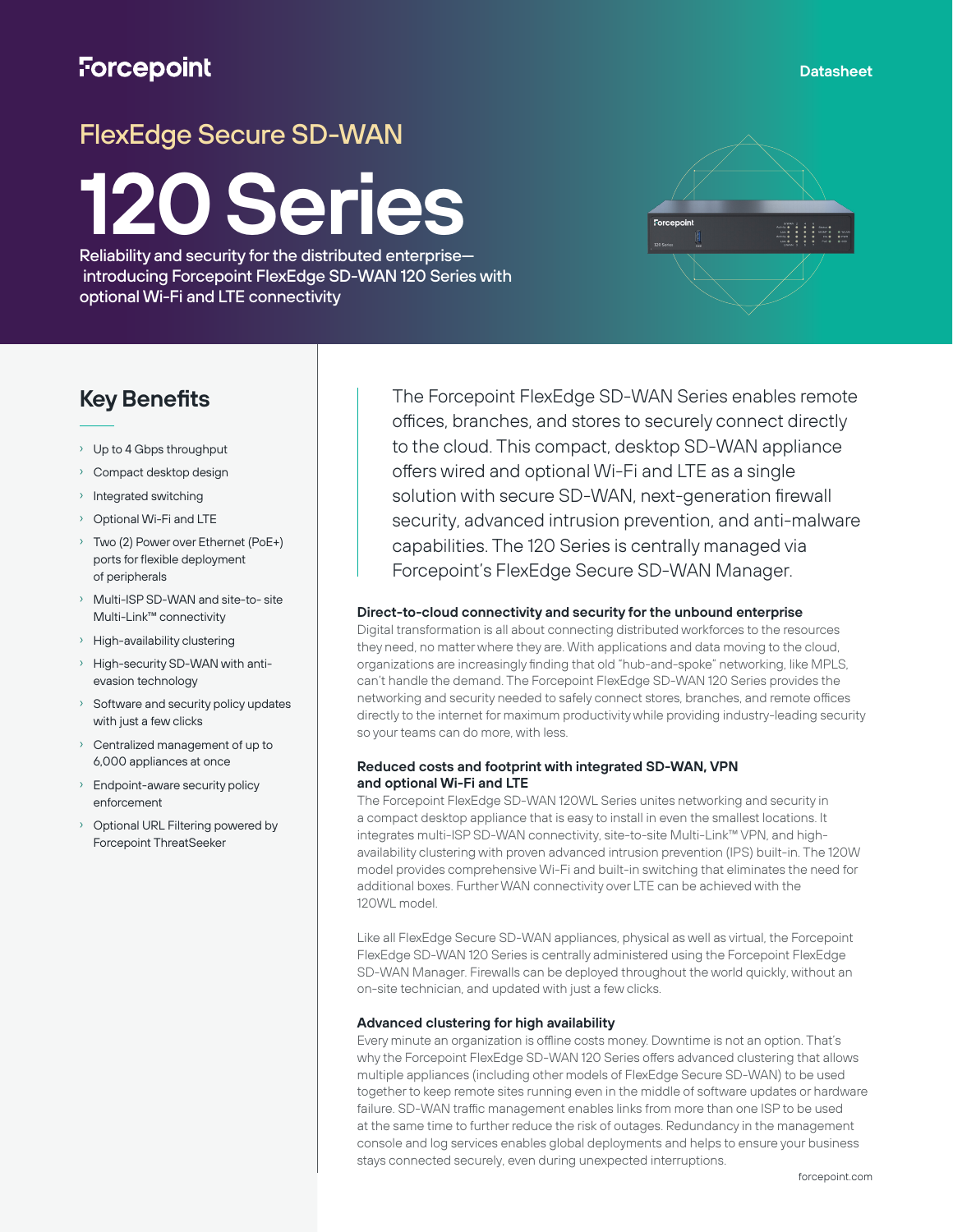#### **Forcepoint FlexEdge SD-WAN 120 Series Appliance**



| <b>PERFORMANCE<sup>1</sup></b>                    | 120       | <b>120W</b> | <b>120WL</b> |
|---------------------------------------------------|-----------|-------------|--------------|
| Throughput (HTTP 64kB payload)                    | 450 Mbps  | 450 Mbps    | 450 Mbps     |
| Max firewall throughput (UDP 1518 byte payload)   | 4 Gbps    | 4 Gbps      | 4 Gbps       |
| Max inspection throughput (UDP 1518 byte payload) | 800 Mbps  | 800 Mbps    | 800 Mbps     |
| TLS 1.2 inspection (44kB payload)                 | 130 Mbps  | 130 Mbps    | 130 Mbps     |
| IPsec VPN AES-GCM-256                             | 1.8 Gbps  | 1.8 Gbps    | 1.8 Gbps     |
| Mobile VPN clients                                | Max 25    | Max 25      | Max 25       |
| Max concurrent IPsec VPNs                         | 18,000    | 18,000      | 18,000       |
| Max concurrent inspected HTTP connections         | 40,000    | 40,000      | 100,000      |
| Max concurrent connections                        | 7 Million | 7 Million   | 7 Million    |
| New TCP connections/sec                           | 48,000    | 48,000      | 48,000       |
| VLAN tagging                                      | Unlimited | Unlimited   | Unlimited    |
| Virtual contexts default/max                      | 3/3       | 3/3         | 3/3          |

1 Performance values reflect maximums measured under test conditions and may vary based on configuration and features enabled

| <b>NETWORK INTERFACES</b>        | 120                      | <b>120W</b>                      | <b>120WL</b>                     |
|----------------------------------|--------------------------|----------------------------------|----------------------------------|
| <b>Fixed Ethernet interfaces</b> | 8 GE RJ45                | 8 GE RJ45                        | 8 GE RJ45                        |
| Power over Ethernet (PoE+) ports | $2 \times 30W^2$         | $2 \times 30W^2$                 | $2 \times 30W^2$                 |
| Wi-Fi                            | <b>Not</b><br>Applicable | <b>IEEE 802.11</b><br>ac/a/b/g/n | <b>IEEE 802.11</b><br>ac/a/b/g/n |
| Switched ports3                  | 8                        | 8                                | 8                                |
| Connectors                       | 2 USB, 1 serial          | 2 USB, 1 serial                  | 2 USB, 1 serial                  |
| Wireless                         | Not Applicable           | Not Applicable                   | $LTE^{3.4}$                      |

2 – Power over Ethernet requires PoE+ adapter sold separately<br>3 – Ports can be used as switch ports or layer 3 interfaces<br>4 – Supported LTE bands: B1, B2, B3, B4, B5, B7, B8, B12, B13, B13, B13, B19, B20, B26, B28, B29, B3